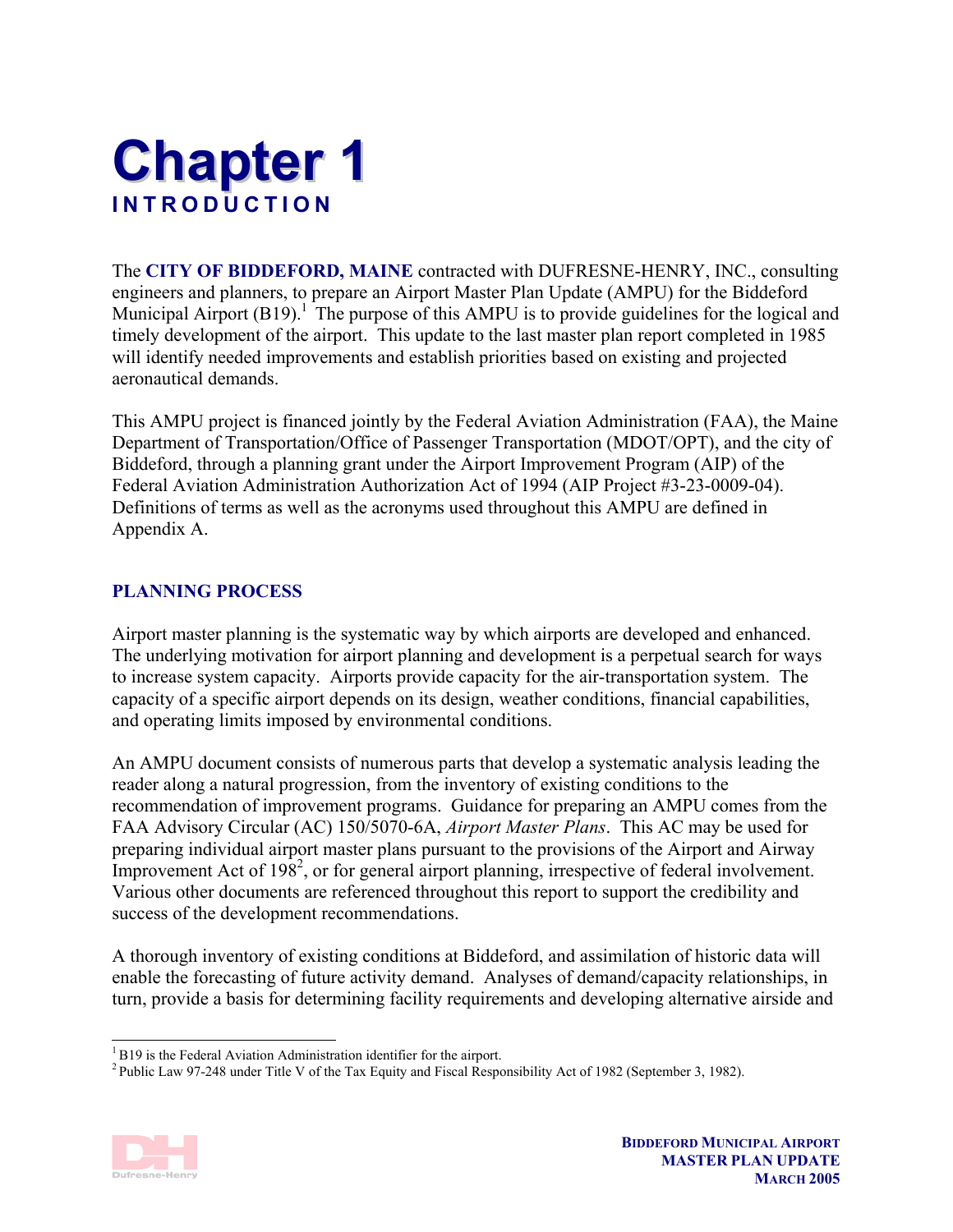landside concepts designed to achieve a balance in capacity among all components. The physical capability of expansion is determined, as well as its timing based on the development costs versus delay-reduction benefits, operational reliability, safety considerations, and ability of the airport sponsor to finance the improvements.

## **Goals and Objectives**

The goal of this AMPU is to provide guidelines for future airport development that will satisfy aviation demand in a financially feasible manner, while also resolving any aviation, environmental, or socioeconomic issues. The community, through the airport commission, developed targets (specific goals and objectives) early in the AMPU process that addresses their needs as it relates to the airport and surrounding infrastructure. These goals and objectives are listed below.

As this AMPU develops, many of the goals and objectives of the city, the planning advisory committee, MDOT/OPT, and FAA will be addressed, with a strong emphasis on what the city wants and desires, weighed against state and federal guidelines for airport development. A clear understanding of these goals and objectives will materialize as this report reaches its conclusion, and will be spelled out in the final summary of this AMPU, and shown graphically in the airport layout plan (ALP) set. However, it should be noted that the purpose of this AMPU is not to find a solution for all of these goals and objectives, but rather a starting point from which the airport and community can achieve their objectives. Possible solutions, where applicable, are indicated in italics.

 **Goal #1**. To provide facilities that will increase general aviation usage (operations and based aircraft by 10% by the year 2007.

**Objective 1**: Install airport fencing to prohibit hunting, horseback riding, and 4-wheel vehicles from trespassing. *Airport security and wildlife fencing is recommended and is considered a very high priority for the airport, but not approved by the City Council.* 

**Objective 2:** Maintain facilities – public works will remove obstructions and repair hangar doors. *Extensive obstructions were reveled as part of this study and an abridged vegetation management plan identified.* 

**Objective 3**: Improve the access road.

**Objective 4:** Develop a path around the runway for community use. *State officials were contacted and a preliminary bike/walking path location identified, however the City Council did not approve it as part of the ultimate layout.* 

**Objective 5**: Investigate security improvements that can be made in consideration of September 11, 2001.

**Objective 6:** Provide jet fuel.

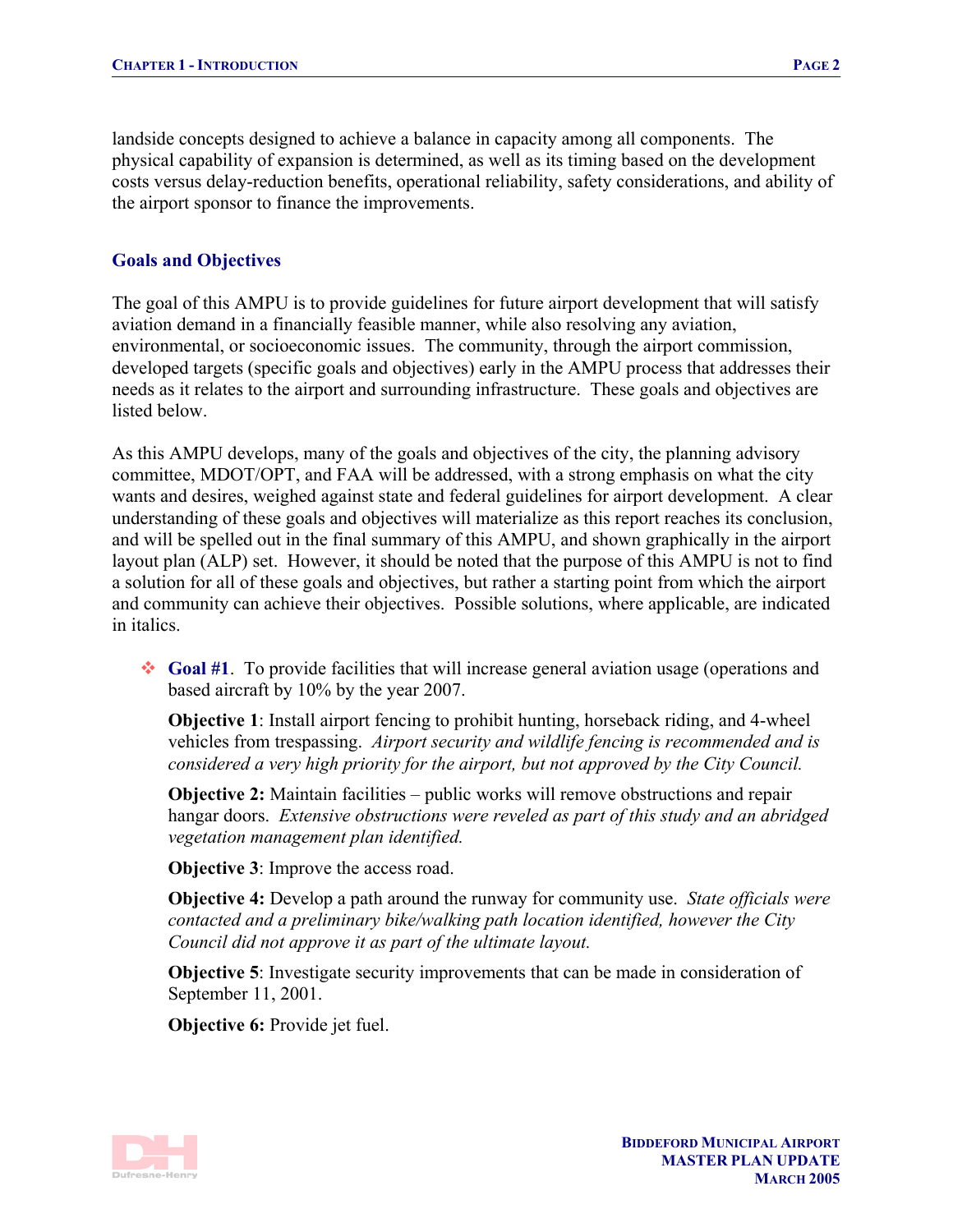◆ **Goal #2.** To provide streamlined operations that will decrease operation costs by 10% by the year 2007.

**Objective 1**: Appoint an airport manager designee. *The new City Manager, upon taking over his position, appointed a part-time airport manager in August 2002.* 

**Objective 2**: Conduct grant assurance research for the airport.

**Objective 3**: Prepare a maintenance plan.

**Objective 4:** Prepare a vegetation removal plan.

**Objective 5**: Prepare a risk assessment in response to security concerns after 9/11.

 **Goal #3**. To provide a safe runway for general aviation airplanes, and adhere to Federal Aviation Standards by the year 2004.

**Objective 1**: Increase the length of the runway to 4,000' – displace or relocate the runway taking into account wind analysis for a crosswind runway. *A 3,500' runway extension was recommended in two phases: design first in the short-term, and then construct in the intermediate-term. No justification for a longer runway can be made at this time.* 

**Objective 2:** Maintain facilities.

**Objective 3**: Install an AWOS. *Recommended as part of this report.* 

**Objective 4**: Increase aircraft parking. *Recommended as part of this report as a shortterm project to improve safety and relieve congestion.* 

**Objective 5**: Provide relief from back taxi operations. *This objective will be addressed in three phases: in the short-term the construction of an aircraft holding area on the Runway 24 end; then a partial parallel taxiway from the apron to the Runway 24 end should be developed in the intermediate-term. The taxiway can be completed to the Runway 6 end in the long-term.* 

 **Goal #4**. Provide services for the community and encourage charitable donations and volunteer time by 5 percent per year.

**Objective 1**: Implement a proactive public relations program; appoint a person responsible, provide aviation education opportunities, prepare a flight path analysis, work with the Experimental Aircraft Association (EAA) and Maine Aeronautics Association (MAA).

**Objective 2**: Displace runway 500' away from the [proposed] public school. Note: The proposed school will be built behind the existing middle school located on Hill Street. *It was determined that a runway displacement is not required. The school is not a factor as far as FAA design criteria and federal aviation regulations are concerned.* 

**Objective 3:** Develop a path around the airport for community use. *See Goal #1, Objective #4.* 

**Objective 4:** Develop an overlay zoning district.

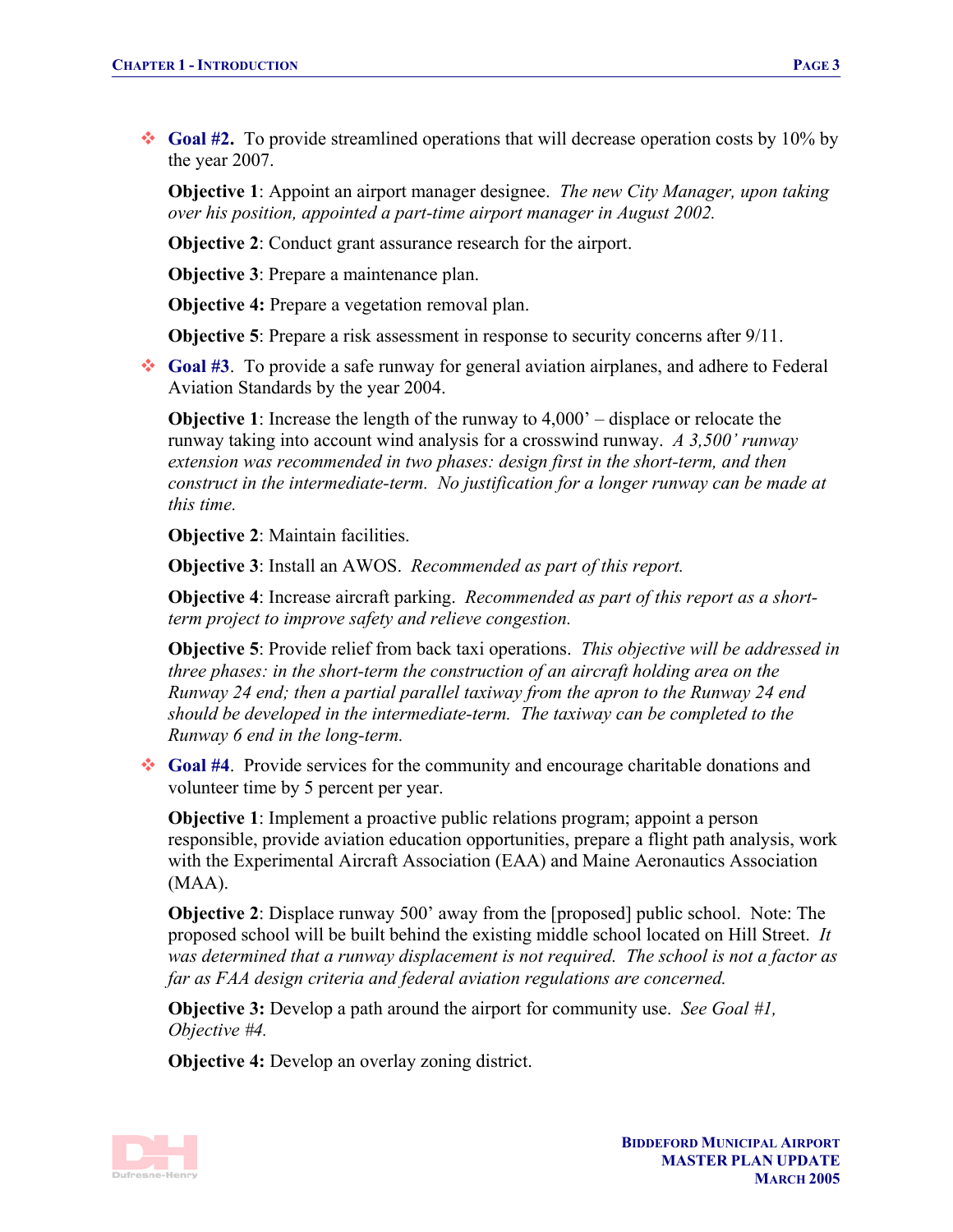**Goal #5**. To provide economic development opportunities, encourage industrial development, which would increase traffic by 5 percent by the year 2005.

**Objective 1**: Lengthen runway to 4,000' (s*ee Goal #3, Objective #1).* 

**Objective 2**: Maintain facilities.

**Objective 3**: Survey industrial [park] users.

**Objective 4**: Provide jet fuel.

**Objective 5**: Develop an overlay zoning district.

## **Planning Advisory Committee**

The AMPU process involves collecting data, forecasting demand, determining facility requirements, and developing plans and schedules, in order to update the last master plan. These steps cannot be undertaken effectively without understanding other aviation, transportation, and comprehensive-planning requirements. The AMPU process must consider airport tenants and users, as well as the public who may be affected by its results. Their involvement throughout the process avoids "surprises" and helps develop a consensus. Early progress toward a consensus on master-plan recommendations can pave the way for effective environmental-assessment and impact-statement reviews.

Public participation is an important function in developing the AMPU report. Information provided by the public has the benefit of tailoring the planning process specifically to the needs of the airport and local community. A Planning Advisory Committee (PAC) was organized by the City Manager. The PAC is the basic unit of citizen involvement in airport planning. Although the PAC has no decision-making power of its own, it helps shape the final decision through its interaction with the planning team. At the completion of the AMPU, the PAC may be disbanded.

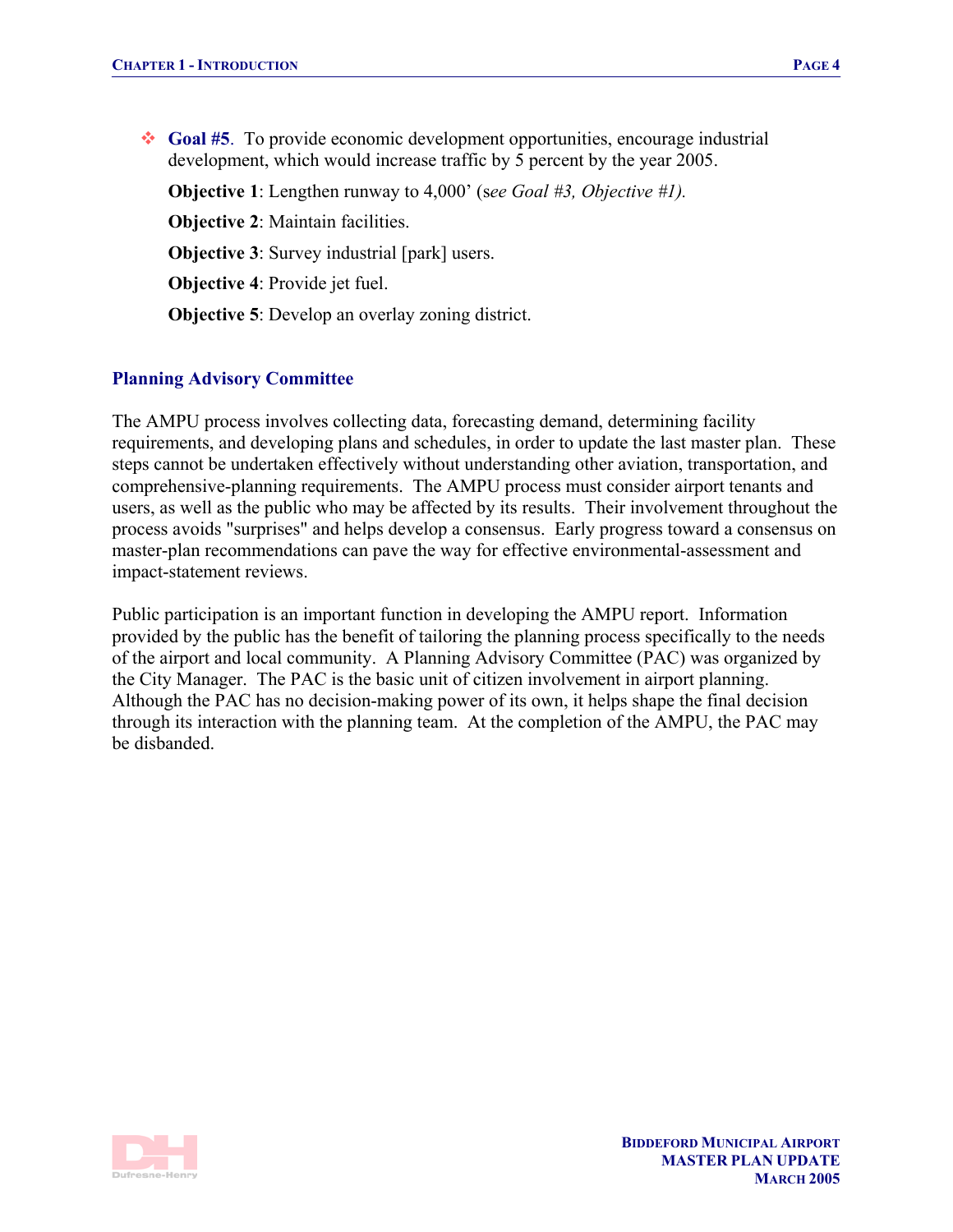The PAC and Client Team were comprised of the following members:

**Andre Robidoux**  Biddeford Resident

**Edmond Miner**<sup>3</sup> Pilot

**Paul Lariviere**  Biddeford Resident

**Thomas Bryand**  Biddeford Resident

**Philip Gadbois**  Biddeford Resident

**Marc Desrosiers**  Biddeford Resident

**Allen Ryan**  Biddeford Resident **Clement Fleurent**  City Council Member

**Valerie Pelletier** <sup>4</sup> Biddeford Resident/Airport Abutter

**Edward Clifford<sup>5</sup>** City Manager

**Ervin Deck**  Dufresne-Henry, Project Planner

**Jay Wood**  Dufresne-Henry, Project Manager

**Jennifer O'Bryon**  MDOT/OPT, Aviation Planner

**Ralph Nicosia-Rusin**  Federal Aviation Administration, Airport's Division

#### **Community/Neighborhood Cooperation**

This AMPU was started with the full cooperation of the city manager, city council, and mayor, with the understanding that the objective of the project was to review the existing facility and make recommendations for future needs, consistent with the needs of the aviation and local community and in accordance with FAA design requirements. Historically the community has accepted the airport in its role as a small general aviation facility, and with the exception of occasional noise complaints; the airport has coexisted, sandwiched between established neighborhoods to the east and south, and a growing industrial park to the north. Previous attempts to "expand" the airport – an outgrowth of the last master plan update -were not successful. It is widely felt that the proposed second runway and overall expansion of the airport recommended in the 1986 plan was not fairly represented by aviation and business interests. In addition it received "unfair" public scrutiny that resulted in a defeat of the 1988 referendum and eventual tabling of the entire project. Public sentiment may have changed. The industrial park has grown considerably in the past 15 years, as well and the public road system and the overall population. In addition, this region of Maine has become a tourist Mecca. While attitudes toward general aviation probably still prevail in many areas of the community, the need for a facility that compliments industrial and tourism needs cannot be ignored.

<sup>&</sup>lt;sup>5</sup> Mr. Clifford replaced Mr. Benway as City Manager.



l

 $3$  Mr. Minor was a resident of Biddeford when the project started.

<sup>4</sup> Mrs. Pelletier was added to the PAC in December 2003.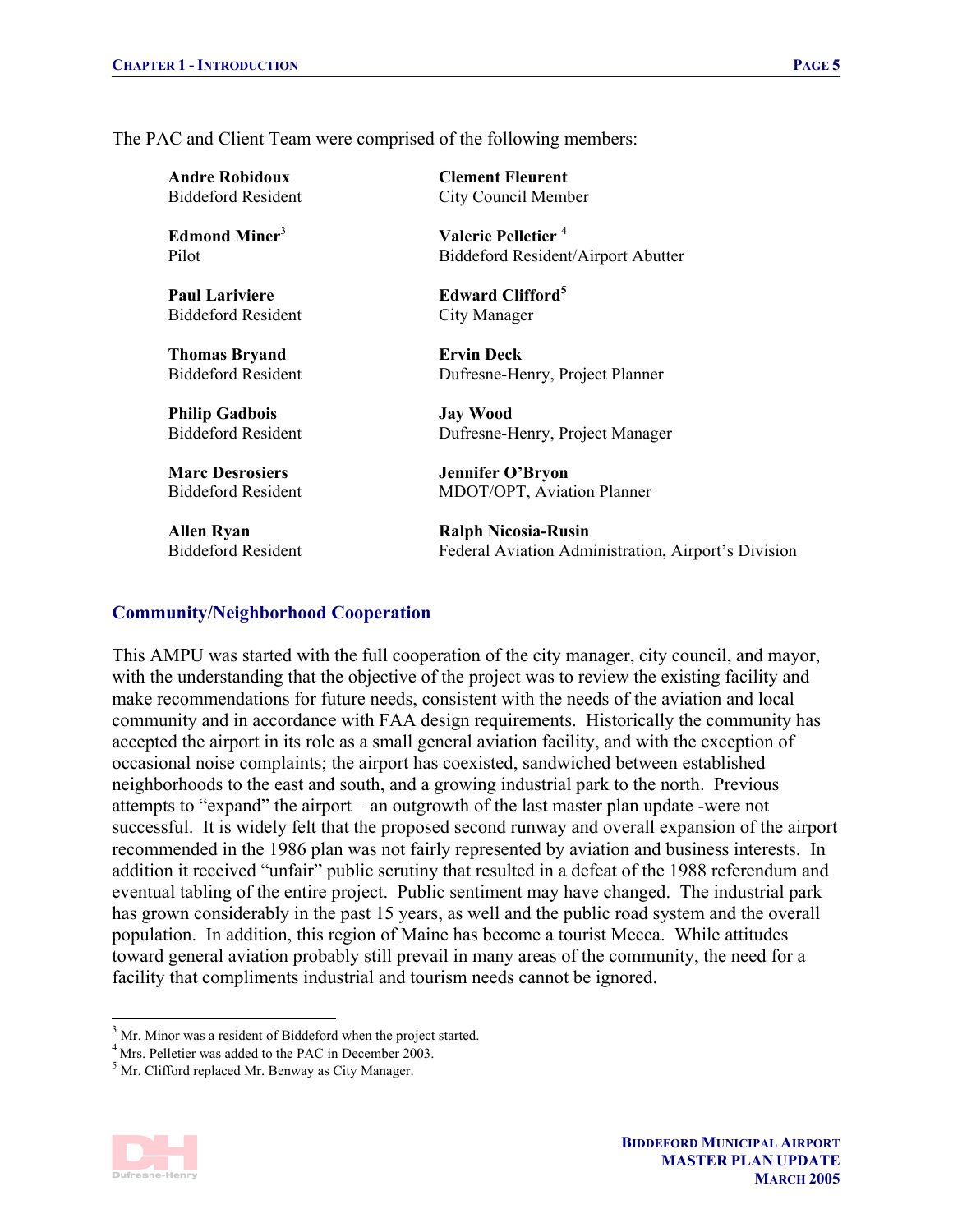As part of this project several community presentations were made.

- Public Information Meeting/City Council Presentation December 18, 2003
- State Environmental Interagency Presentation January 24, 2004
- $\cdot \cdot$  Public Information Meeting/City Council Presentation February 18, 2004
- City Council Question and Answer Session/Community Workshop April 7, 2004
- City Council Meeting/Project Vote September 7, 2004

#### **Overview of this AMPU**

The purpose of this AMPU is to document the need for airport improvements. In addition, a realistic implementation plan for these improvements will be prepared that considers not only the demand, but also the ability to construct and finance the improvements, as well as the ability to minimize environmental impacts because of these improvements. This plan will be tied closely to "triggers" that stimulate the need for change.

Ideally, the AMPU should reflect an up-to-date assessment of what exists and what is required. The existing master plan was completed in 1985 by Hunter-Ballew Associates. Much of the data used in that document was based on activity levels from 1984 and earlier.

Updating airport plans to reflect airport modification and off-airport development is a necessity. In fact, airports receiving federal financial assistance are required to keep their ALP current. Other than maintaining the currency of its ALP, smaller airports are not required to continually update their master plan. Once an adequate master plan has been produced, a revision is necessary to deal with unforeseen and substantive changes in activity or the emergence of critical issues. In light of the time period that has elapsed since the last AMPU and ALP update, a new master plan is warranted.

## **Critical Issues**

This AMPU addresses numerous planning tasks that will have a significant impact on the future configuration of the airport. These issues are not intended as "final". Instead, they are presented as the foundation from this project as it was undertaken. As this AMPU developed, new issues were added, within the limits of the scope of work.

 **Reanalyze the 1985 AMPU and determine a realistic aircraft operations count.** The last AMPU forecasted operations in the 50,000 to 60,000 range, and 100,000 by the year 2015. This update will determine if this data is accurate and if not, what are the current numbers and projections?

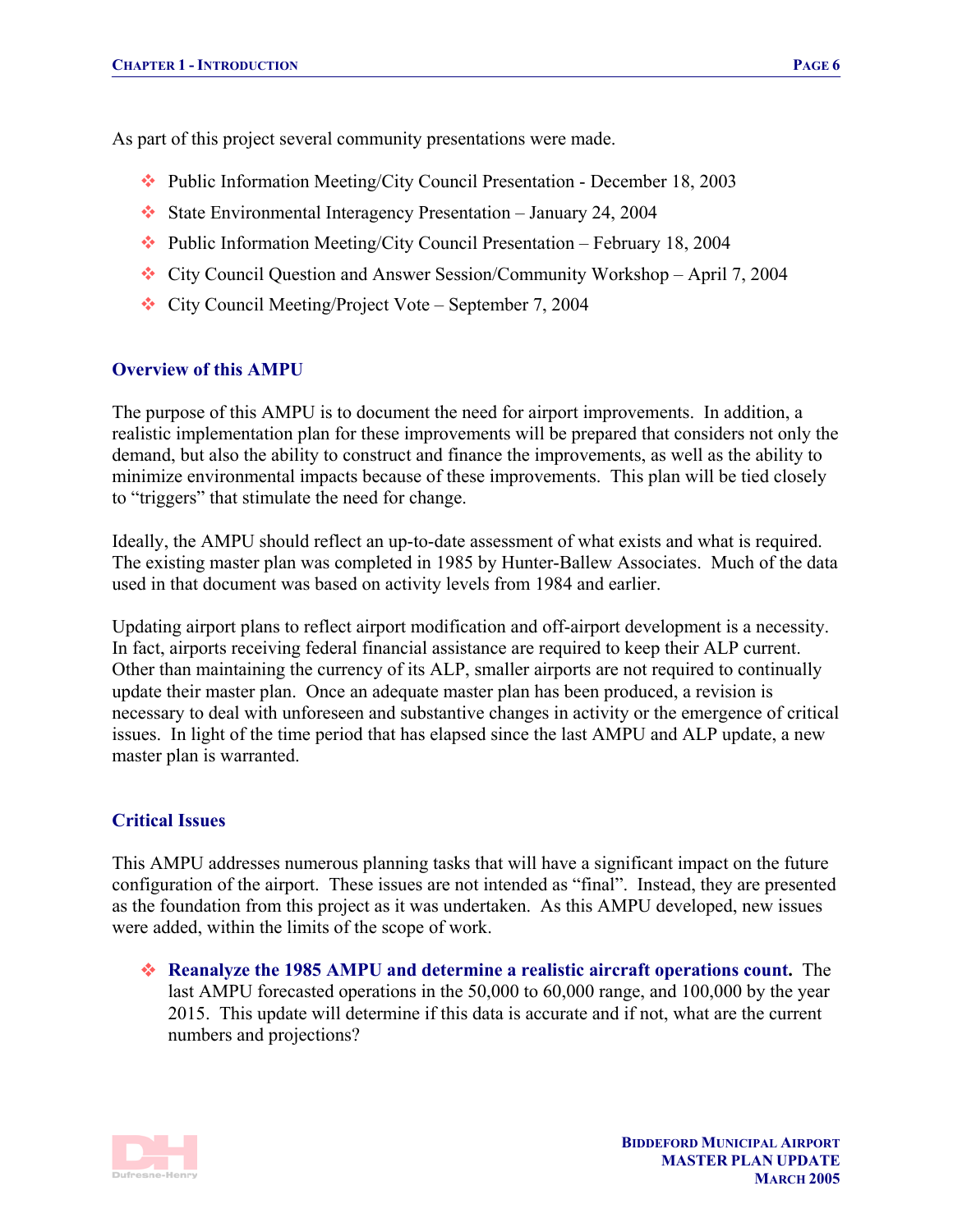- **Address the need for a second or longer existing runway.** The 1985 AMPU recommended the construction of a new 5,400 foot crosswind runway capable of servicing the upper end of the corporate business jet fleet. Is this still a viable alternative? Will a longer and/or wider existing runway alleviate the need for a second surface?
- **What are the real requirements of the airport based on 2002 data?** Data in the existing AMPU was gathered 18 years ago. What has changed in nearly two decades?
- ◆ **Does this facility meet the needs of the community?** Does the airport meet the needs of the adjoining business park and the taxpayers of Biddeford and the region?
- **Has this facility kept pace with the strong economic influence of Southern Maine?** If not, what issues must be addressed to help it keep pace with this growth?
- **Are there any safety issues that must be addressed before any development, if recommended, can proceed?** Has the City kept pace with changes in Federal and state requirements for airport safety and development? Has the community encroached on the airport, thus creating a hazard to people and property? Are operations at the airport consistent with current Federal regulations? Is the airport in compliance with its grant assurances?

#### **Plan Implementation**

The preliminary scoping process determined that the sponsor has the financial capability to undertake the airport development addressed in this section of the AMPU. The implementation schedule was adopted as part of the early scoping process; it must now be periodically subjected to economic analysis to ascertain whether the financial considerations upon which it is predicated remain reasonably on target. That is, will the airport sponsor be in the position to fund recommended projects?

Financial planning in support of the implementation schedule involves strategies for obtaining capital financing, and the identification and projection of current and future revenues to cover all or part of the cost of capital financing and airport operations.

Figure 1-A shows the AMPU development process from the beginning of the project in the summer of 2002 until delivery of the final report in February 2005.